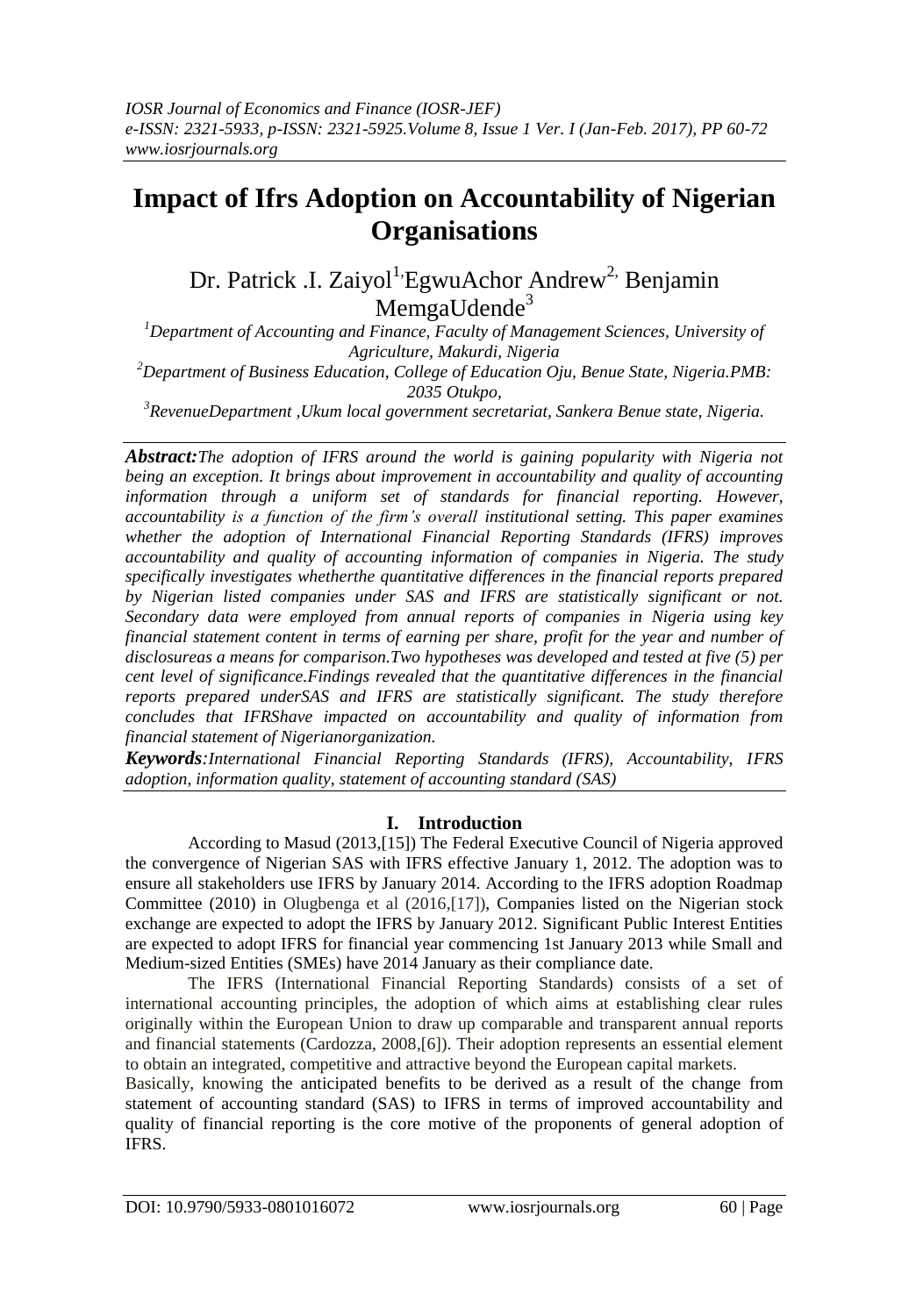The International Accounting Standards Board's (IASB) IFRS Framework states that; "The objective of financial statements is to provide information about the financial position, performance and changes in financial position of an entity that is useful to a wide range of users in making economic decisions",(IASB 2010,[11]).According to (Sloan 2001,[21]) the financial statement is the first source of independent and true communication about the performance of managers. To be able to meet the needs of the users, the financial statements must not only comply with the International Financial Reporting Standards (IFRS), but also be of high quality. The quality of financial reports is measured using four key qualitative characteristics of financial information embedded within the Framework for the Preparation and Presentation of Financial Statements issued by International Accounting Standards Board (IASB 2010,[11]). These qualitative characteristics are relevance, faithful representation, comparability and understandability. These qualities translate into accountability. According to the (IASB 2010,[11]) relevance and faithful representation are the fundamental qualities, whilst comparability and understandability are enhancing qualities. The Framework states that the qualitative characteristics are the attributes that make the information provided in financial statements useful to users. Accounting information has the quality of relevance when it makes a difference in a business decision; it provides information that has predictive value and has confirmatory value (IASB 2010,[11[).

Most studies on IFRS have concentrated on it as a financial reporting issue. But financial reporting is one aspect of the total impact of IFRS composition. Much more significant is the impact of a set of standards on a company"s organization, accountability philosophy, business structure compliance to the standards, performance management, and internal control and so on. The objective of the study is to examine whether financial reports prepared in compliance with IFRS legal and professional framework enhances best practice in corporate organization.

# **1.1 Objectives Of The Study**

The main objective of the paper is to focus on the adoption and application of IFRS and benefit arising thereof. The specific objectives are-

- 1 To portray the role of IFRS in accountability of Nigerian organisation
- 2 To portray the role of IFRS for quality accounting information;.

# **1.2 Research Question:**

The following questions guided the study:

- 1 Does the adoption of IFRS impact on accountability of Nigerian organisations?
- 2 Does the adoption of IFRS impact on the quality accounting information?

# **1.3research Hypothesis**

# **Hypothesis 1**

Ho: There is no significant relation between IFRS adoption and accountability of organisations in Nigeria.

H1: There is significant relation between IFRS adoption and accountability of organisations in Nigeria

# **Hypothesis 2**

Ho: There is no significant relation between IFRS and the quality of information.

H1: There is significant relation between IFRS and the quality of information.

# **II. Literature Review**

This section will look at, conceptual and theoretical review on the adoption of IFRS in Nigeria.

# **2.1 Conceptual Framework**

International Financial Reporting Standard (IFRS) are standards, interpretation and the framework adopted by International Accounting Standards Board; International Financial Reporting Standards are products of private sector initiatives towards the harmonization and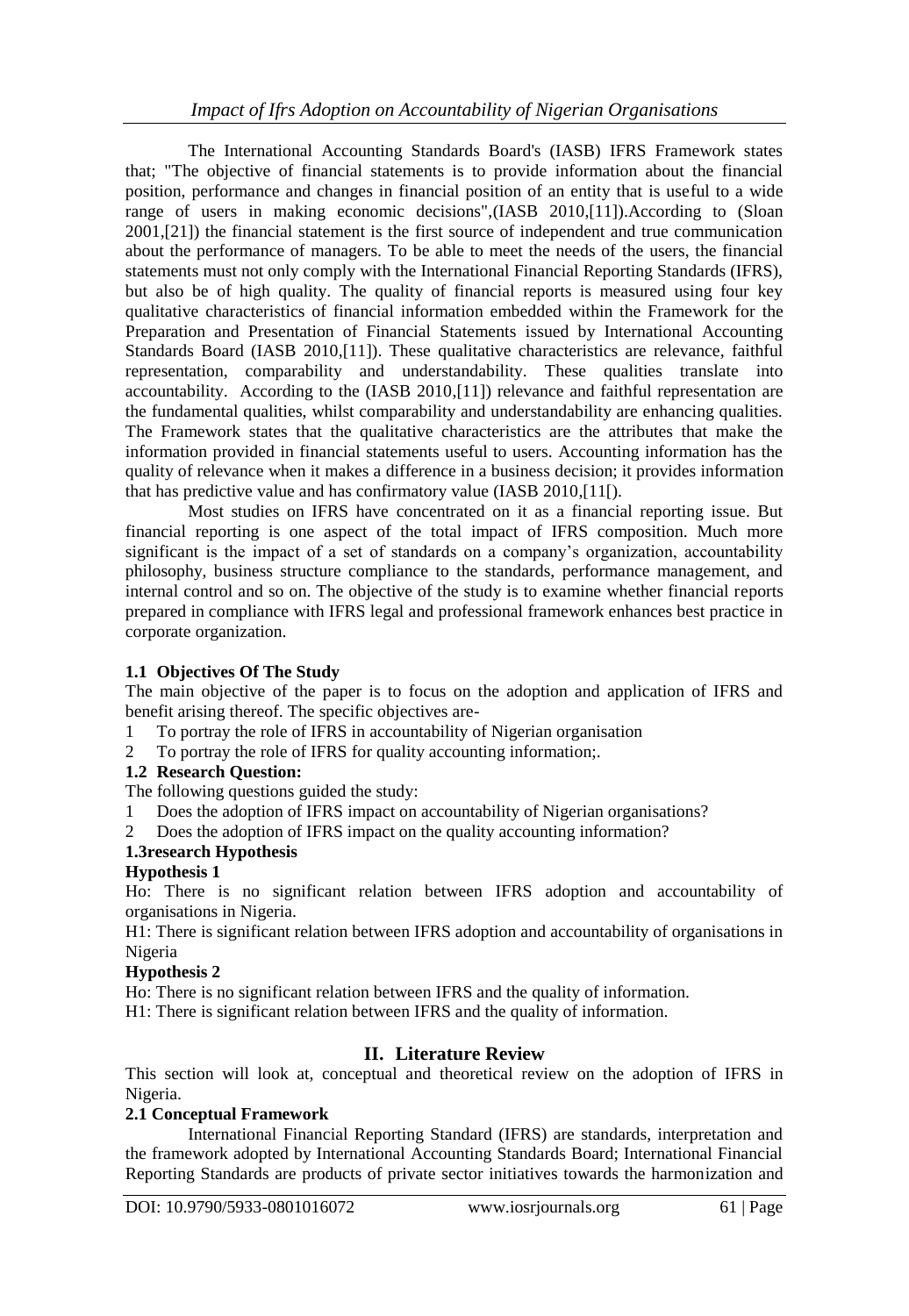internationalization of financial reporting in response to the demands of business globalization and regional convergence (Abata, 2015,[1]). International Financial Reporting Standards (IFRS) are body of prescriptive rules and guidelines with global reach and appeal which provide direction and guidance on how business enterprises in a globalized world could achieve the goal of proper record keeping, transparency, uniformity, comparability and enhancing public confidence in financial reporting (Tendeloo and Vanstraelen, (2005,[22]). Thus, failure on the part of the firm to apply the requirements of IFRS would result in inconsistencies, lack of accountability and transparency, distortion in financial reports, which in turn results into poor financial reporting practices and dissemination of accounting information that is of less value to any particular group of users.

IFRS represent a single set of high quality, globally accepted accounting standards that can enhance comparability of financial reporting across the globe. This increased comparability of financial information could result in better investment decisions and ensure a more optimal allocation of resources across the global economy (Jacob and Madu, 2009,[12]).The preparation and presentation of financial statements will be bereft of objectivity, reliability, credibility and comparability, and thus results in fraudulent business practices which subsequently lead to business failure and become devastating on the national economy (Atu et al., 2014,[2]).

## **2.1.2 Adoption ofIfrs**

According to Kenneth (2012,[14]), the quality of financial reporting is indispensable to the need of users who requires them for investment and other decision making purposes. Financial reports can only be regarded as useful if it represents the "economic substance" of an organization in terms of relevance, reliability, comparability and aids interpretation simplicity.Before IFRS adoption era, most countries had their own standards with local bodies responsible for developing and issuance. The Nigerian Accounting Standards Board (NASB) was responsible for developing and issuing standards known as Statements of Accounting Standards (SAS) and in the new dispensation, the body was renamed Financial Reporting Council (FRC) of Nigeria as the regulatory body overseeing the adoption and implementation IFRS (Kenneth, 2012,[14]). The adoption and implementation of the international standards in a country takes place in an environment that is affected by factors unique to that country, for example, the economy, politics, laws and regulations, and culture. A reason that seems to cut across countries for not fully incorporating IFRS is the irresistible urge to amend the international standards to provide for national specificities.The magnitude of cross-border financing transitions, securities trading, and direct foreign investments shows the need for a single set of rules for recognizing and measuring assets, liabilities, and income. El-Gazzar et al. (1999,[8]) state that IFRS provide answers to this issue because financial disclosures prepared in compliance with IASs can facilitate comparison

# **2.1.3 Challenges That Necessitate Ifrs Adoption in Nigeria**

Presently, GAAPs are significantly wearing out and becoming obsolete therefore making financial reports difficult to be compared with financial statements of other jurisdiction. Nigeria in adopting IFRS(Fowokan, 2011,[9]). The reasons for this include:

- Difficulties in comparing financial statements globally.
- Difficulties in consolidating financial statement of a group companies.
- High cost of preparing and presenting group financial statements.
- High cost of accessing capital in the foreign capital market
- Inability of the users of financial statements to comprehend very well, the information in multinational company"s financial reports.
- Decline in the inflow of the foreign direct investment in Nigeria.
- Unattractive and Uncompetitive capital market because of lack of quality financial information due to poor local standards in reporting financial statement.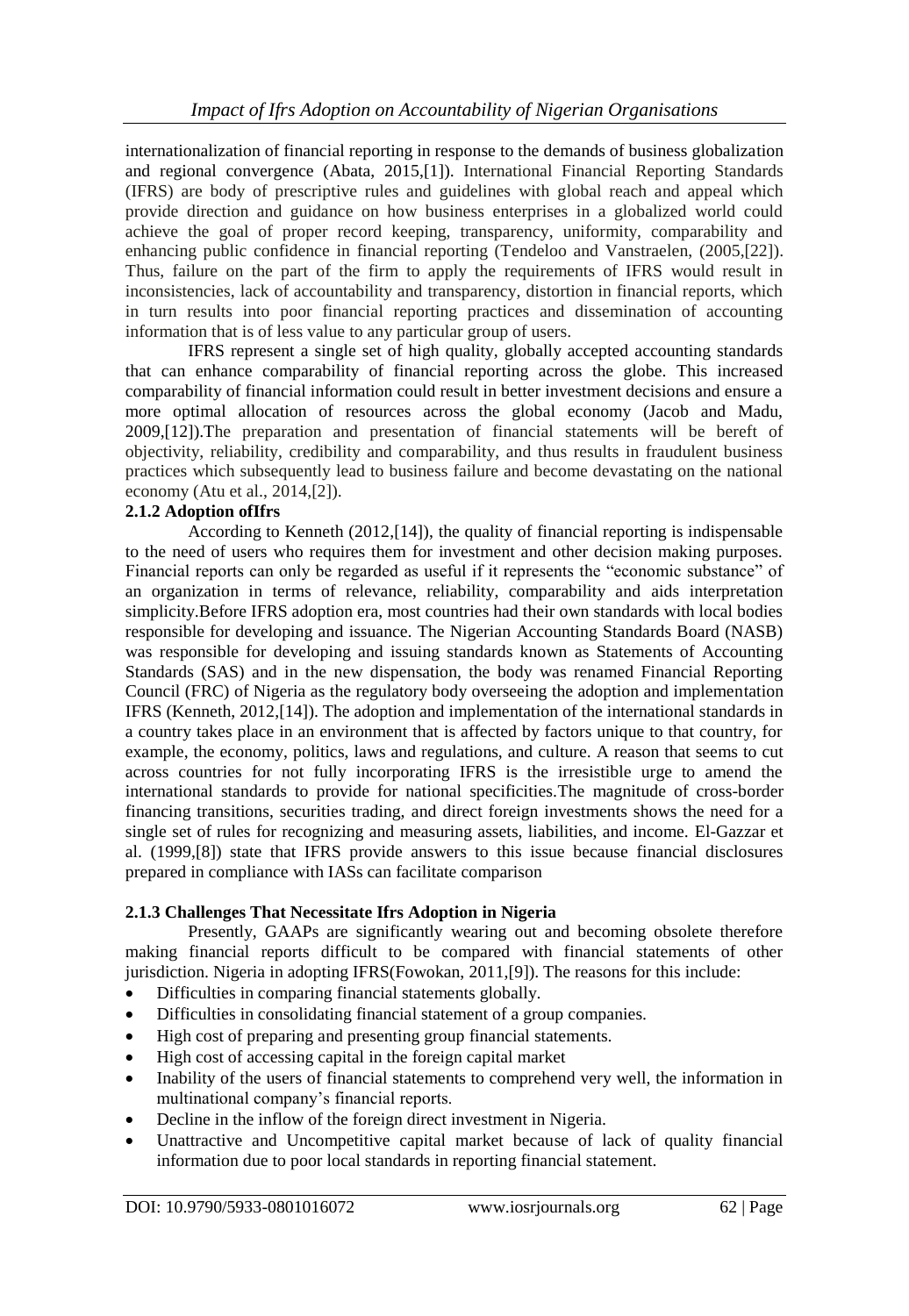## **2.1.4 Benefits of Adopting Ifrs**

According to the Report of the Committee on Road Map to the Adoption of IFRS in Nigeria (2011,[20])the benefits of IFRS adoption are numerous. In general, it offers organisations opportunity for a fresh look at their processes and policies. It also gives room for one basis of accounting (simplify local statutory reporting, cross-border transactions, strengthening of controls and efficiencies in future reporting). Furthermore, it may lead to standardization of practices across countries (that is, consistency of global accounting policies and procedures, shared service center deployment and streamlined merger and acquisition activities). Finally, it can lead to improved comparability across borders and within global industries, with worldwide peers and competitors. A more specific consideration may reveal individual benefits as hereunder:

- **International Investors:** Ability to make useful and meaningful comparisons of investments portfolios in different countries.
- **Multi-national Companies:** Easy consolidation of financial statements; Better management control; as harmonisation would aid internal communication of financial information; and Easier to comply with the reporting requirements of overseas stock exchanges.
- **Regional economic groups (e.g. ECOWAS, etc.) :**Promotion of trade within the region through common accounting practices; and Ability to compile meaningful data on the performance of various enterprises within the region.
- **Governments and National standard setting bodies:** Assist governments in attracting international investors as adoption of IFRS enables international investors easy monitoring of overseas investments.
- **Local and domestic companies:**Easier access to external capital; Global comparability of financial statements; and Transparency and enhanced disclosures and seal of quality.

#### **2.1.5Challenges to IFRS Implementation**

According to Herbert et al. (2014,[10]**)** the implementation of IFRS provokes a plethora of development issues and challenges. The leading candidates can be compactly summarized under three categories, namely: bounded rationality challenges, process challenges, and technical challenges.Bounded rationality Challenges: These are mainly deposited in the firm"s staff and involve their capacity to take on idiosyncratic skills and competencies required by IFRS. Technical capacity is a basic requirement for effective implementation of IFRS. "Countries that implement IFRS face a variety of capacity-related issues, depending on the approach they take. One major challenge encountered in the implementation process is the shortage of skilled accountants and auditors who are technically competent in implementing IFRS and ISAs" (United Nations 2008 in Herbert et al., 2014,[10]). Where the firm"s human resources are limited in knowledge, skill, foresight and time, these will have implications for the achievement of human purpose and for economic organization of IFRS. In this regard, inadequate internal staff, poor resource deployment, change management issues, inadequate training, inadequate top management and board support, and poor incentive structure, are bounded rationality challenges inherent in human behaviour. Juxtapose these with uncertainty and complexity of business, bounds on rationality become further stretched.

Process challenges:are usually resident in the nature of enterprise and business performance. IFRS implementation in an environment of poor business performance is bound to be prolonged or fail totally.Technical challenges:are related to both bounded rationality and process management. Transactional disabilities are implicit in the presence of scarce resources, poor skills functionality and poor application management. Process and technical impediments also resonate with the intricacies of IFRS technical accounting standards, the overlap of local and international regulatory considerations, the required conversion across business units and countries, and the level of information technology (IT) infrastructure required in the organization and the dearth of IT professionals with IFRS technical knowledge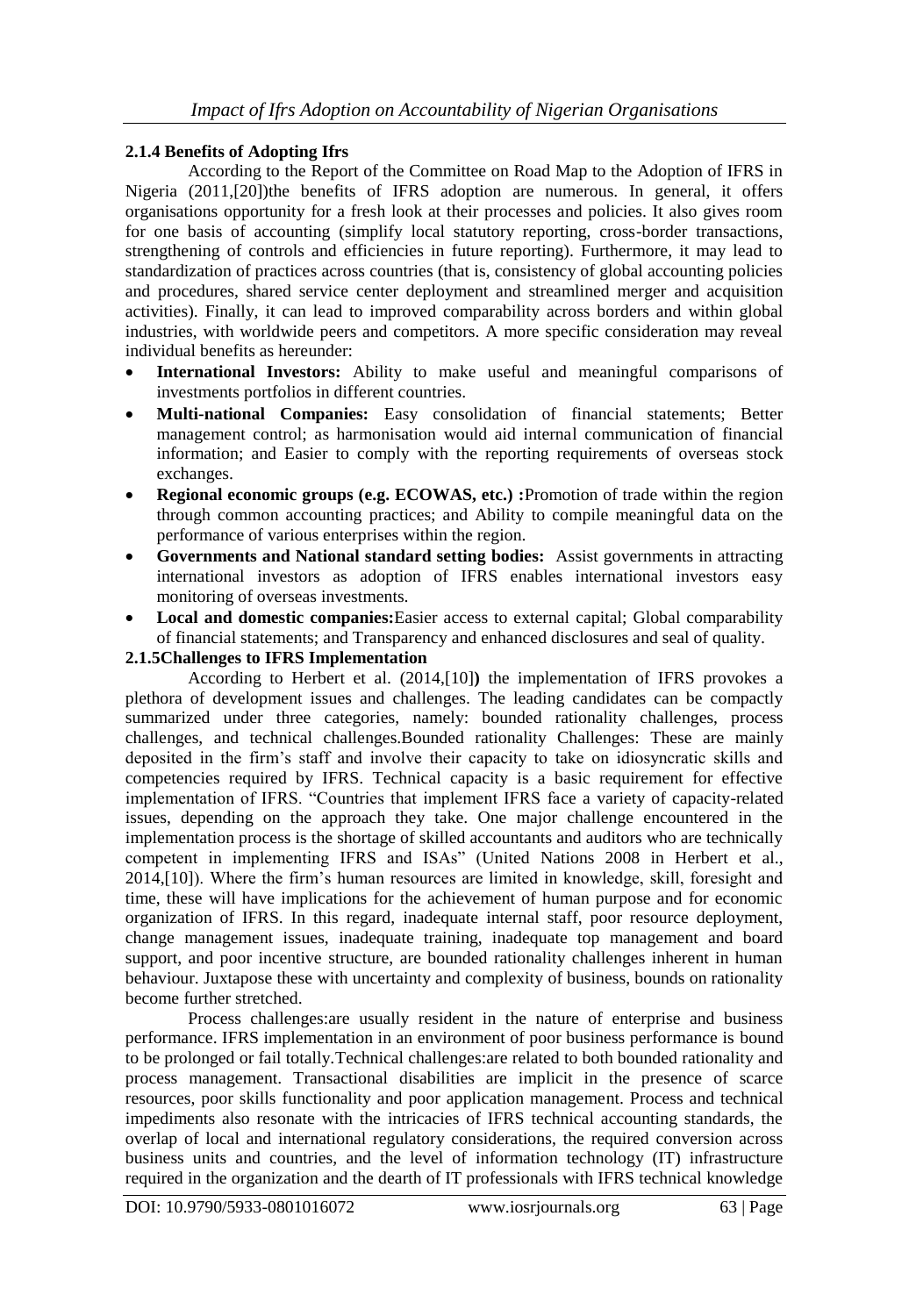who can interpret and translate IFRS into IT changes. An organization that lacks men of resource will invariably lack the ability to deal resourcefully with unusual problems.

A proper implementation plan should begin with an evaluation of the firm"s internal organizational strengths, skills and weaknesses in terms of availability and capacity of human resources. IFRS implementation introduces complexity into the accounting environment and the firm may be required to progressively improve its internal controls as a first step. A seamless transition to IFRS platform must overcome these challenges. Both government and many Nigerian companies underestimate the level of technical expertise required to transit to IFRS. IFRS requires idiosyncratic skills, and these are in short supply. Because it demands basic understanding of accounting, a successful implementation requires a lot of training and re-orientation for all professional accountants in Nigeria. IFRS is complex and requires huge resources in both finance and time respects for intensive skills training and acquisition, and to recalibrate organizational systems and processes. Given the country"s acute infrastructure deficits, the transition challenge is certainly beyond what many SPEs bargained for, which explains why most of them are finding implementation very daunting and arduous.

## **2.1.6 Concept Of Accountability**

Zahran (2011,[23]) "Accountability is the obligation of the Organization and its staff members to be answerable for delivering specific results that have been determined through a clear and transparent assignment of responsibility, subject to the availability of resources and the constraints posed by external factors. Accountability includes achieving objectives and results in response to mandates, fair and accurate reporting on performance results, stewardship of funds, and all aspects of performance in accordance with regulations, rules and standards, including a clearly defined system of rewards and sanctions."

A framework for Human Resource Management Glossary definition of Accountability (2001) in Zahran (2011,[23]) "Concept which implies taking ownership of all responsibilities and honouring commitments; delivering outputs for which the staff member has responsibility within prescribed time, cost and quality standards; operating in compliance with organizational regulations and rules; supporting subordinates, providing oversight and taking responsibility for delegated assignments; taking personal responsibility for personal shortcomings and, where applicable, those of the work unit."UNDP (2008) in Zahran (2011,[23]) "Accountability is the obligation to (i) demonstrate that work has been conducted in accordance with agreed rules and standards and (ii) report fairly and accurately on performance results vis-à-vis mandated roles and/or plans."

UNFPA Accountability Framework (2007) in Zahran (2011,[23]) "Accountability is the process whereby public service organizations and individuals within them are held responsible for their decisions and actions including their stewardship of public funds, fairness, and all aspects of performance, in accordance with agreed rules and standards, and fair and accurate reporting on performance results vis-à-vis mandated roles and/or plans. In other words, it means that those in charge of UNFPA programmes, activities and guidance are held accountable for efficient and effective management." Brown and Moore (2001,[5]) states that accountability should be understood as a strategic choice, not just as a legal or moral imperative "The issue of accountability arises because various stakeholders believe that they have the moral and legal right (as well as the effective power) to make claims on what the organisation does with its bundle of assets. The problem of accountability arises because the claims of the various stakeholders are not necessarily coherently aligned with one another. Nor do they necessarily align perfectly with those that lead and staff the organisation.As a result, the leadership must make choices to embrace or resist particular stakeholder demands".The manner in which an organisation structures its accountabilities will thus have a profound impact on its mission, strategy and operations. It follows that leaders in organisations must make three crucial calculations if their organisations are to survive, provide socially valuable results, and successfully adapt to changing circumstances.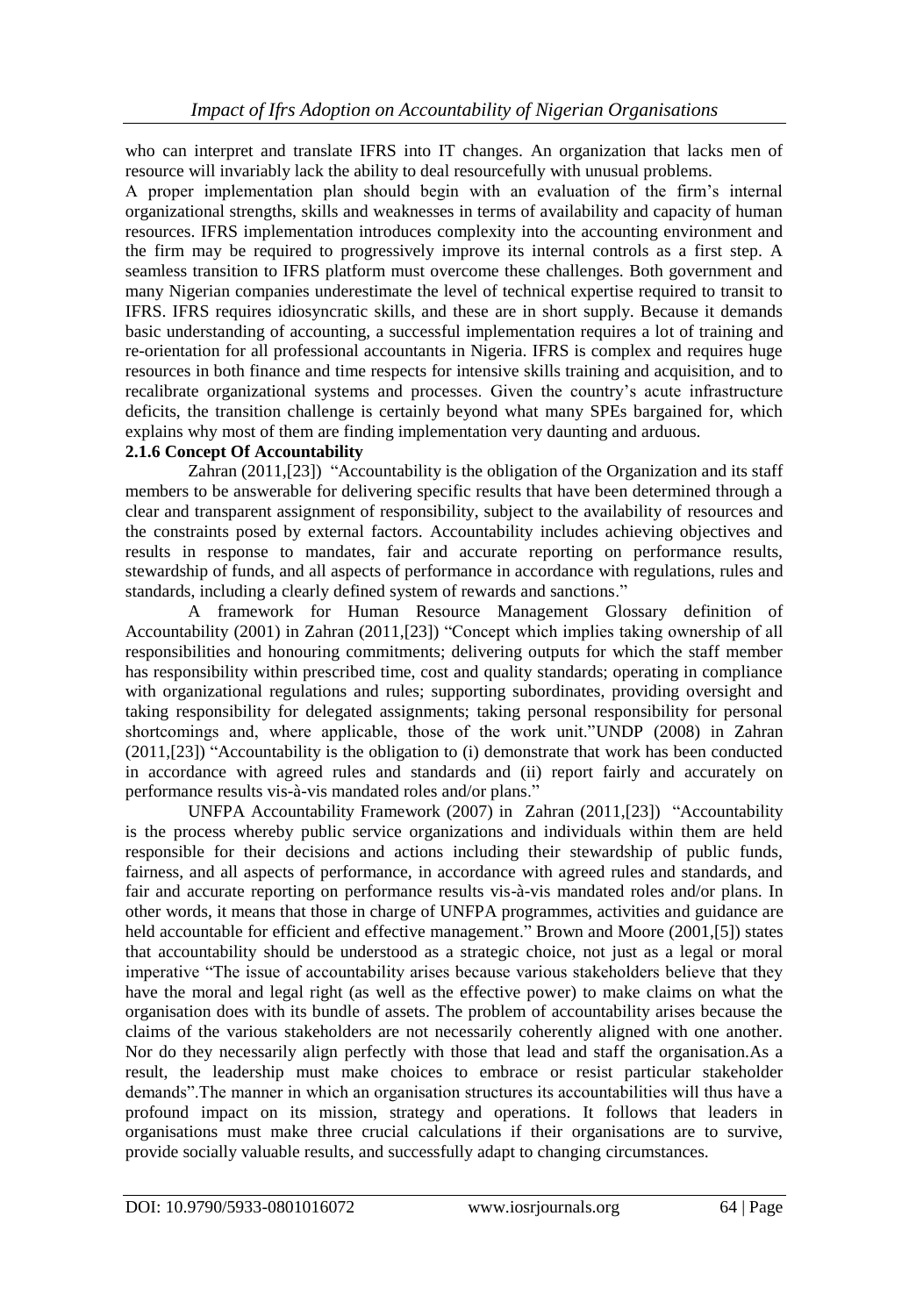# **According to Regan and Cronin (2012,[7]) accountability cycle is thus:**



The elements in the cycle of accountability are now broken down further: **Responsibility**

- There is needs to be clarity of roles and responsibilities for all concerned;
- Appropriate action must be taken if responsibilities are not fulfilled;
- Clear boundaries must indicate who is responsible to whom, and for what;
- Compliance concerns the duty to comply with agreed standards regarding both organisational policies and practices, and the reporting of policies and performance.

## **Action and evaluation**

- Monitoring is the process by which implementation is checked to ensure it is being done according to plan, and is a comparison between planned and actual results at the activities and outputs level.
- Evaluations are more thorough investigations into the difference between planned and actual results, and question the purpose of the project or programme to see if it contributed to reaching the goal.
- Any policy, commitment or code of conduct is only as good as the ability and willingness of the stakeholders to put it into practice;
- Accountability therefore needs to be embedded in the governance and management of organisations;
- Impacts should be measured as objectively as possible;
- Financial accountability is concerned with ensuring that stakeholders, funds are not misused.

# **Reporting**

- There is great importance attached to the responsibility to provide an account of one"s actions;
- This account must be based on factual and balanced information;

# **Responsiveness**

- Responsiveness concerns the responsibility of the organisation for its acts and omissions, including the processes of decision-making and the results of these decisions;
- There needs to be a concerted effort to seek and hear the views,particularly those of primary stakeholders.
- Feedback on responses enacted is also very important;
- Being accountable to others, organisations need to be both transparent and open to change, but also those outside of the organisation must be interested and empowered to respond;

#### **Transparency**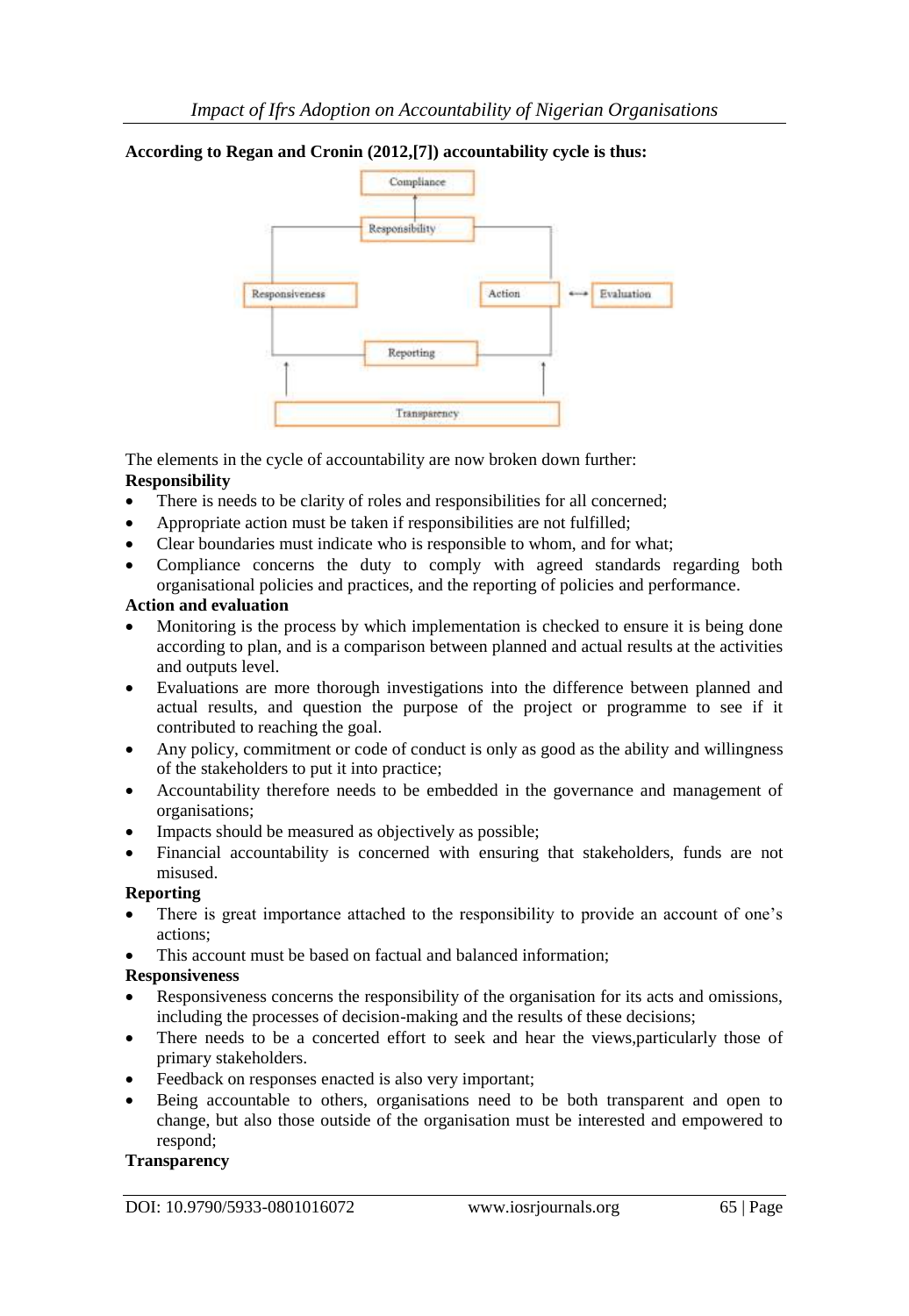- Transparency concerns the openness and accessibility through which organisations account to those with a legitimate interest – the stakeholders in the organisation;
- Transparency does not lead automatically to accountability; it serves as a tool to open officials and other responsible parties up to wider scrutiny. Much depends on what information is sought, by whom, and for what purpose;

#### **2.1.7 Ifrsand Accountability**

The fundamental economic function of accounting standards is to provide "agreement about how important commercial transactions are to be implemented" (Ball, 2001,[3]). Ensuring disclosure quality of financial information is also mandatory for reducing information asymmetry and solving agency problem in corporate sector.Barth et al.,(2006,[4]); IFRS is used to improve accountability of managers to shareholders and it can be evidenced by proper assets and earnings management, lower cost of capital, and high forecasting capability by the investors about firm"s future earnings.

In a developing economy, we can figure out the following prospects that may accrue by the adoption of IFRS:

- 1. The adoption may have some direct impact on the corporate sector. Agency problem between management and shareholders can be substantially reduced through implementation of IFRS as increased transparency causes managers to act more in the interests of the shareholders. The increased transparency promised by IFRS also could cause a similar increase in the efficiency of contracting between firms and lenders. The increased transparency and loss recognition timeliness promised by IFRS could increase the efficiency of contracting in debt markets, with potential gains to equity investors in terms of reduced cost of debt capital.
- 2. The vulnerability of small investors is a long time established problem and undoubtedly it is a big impediment for the stock market development. Small investors are less likely than investment professionals to be able to anticipate financial statement information from other sources. IFRS adoption could reduce the cost of investors of processing financial information. Improving financial reporting quality allows the small investors to compete better with professionals, and hence reduces the risk they are trading with a better-informed professional.
- 3. Another improvement of adopting IFRS to reduce information asymmetry in the corporate sector can arise due to its emphasis on fair value accounting (FVA). Most economists argue that fair value incorporates more information into the financial statements than historical costs. Though other conditions are not favorable for implementing FVA (like achieving observable market prices or independently observable, accurate estimates of liquid market prices that cannot be materially influenced by managers due to less perfect market liquidity), still FVA can make financial statements more informative, with potential advantages to investors, and if enforceable more useful for purposes of contracting with lenders, managers and other parties.
- 4. Apart from these, adoption of IFRS can reduce accounting diversity thus will encourage the foreigners for cross border investment which in turn may improve the liquidity of the capital markets and enlarge firm"s investor base to improve risk-sharing and lowers cost of capital
- 5. Prevailing local GAAP is not enough to ensure proper disclosure quality and there are ambiguities among numerous rules, guidelines and notifications that are often selfcontradictory and perplexing to one another.
- 6. Mandatory adoption of IFRS will reduce such vagueness and create more binding on the firms to perform their disclosure responsibility thereby improving accountability.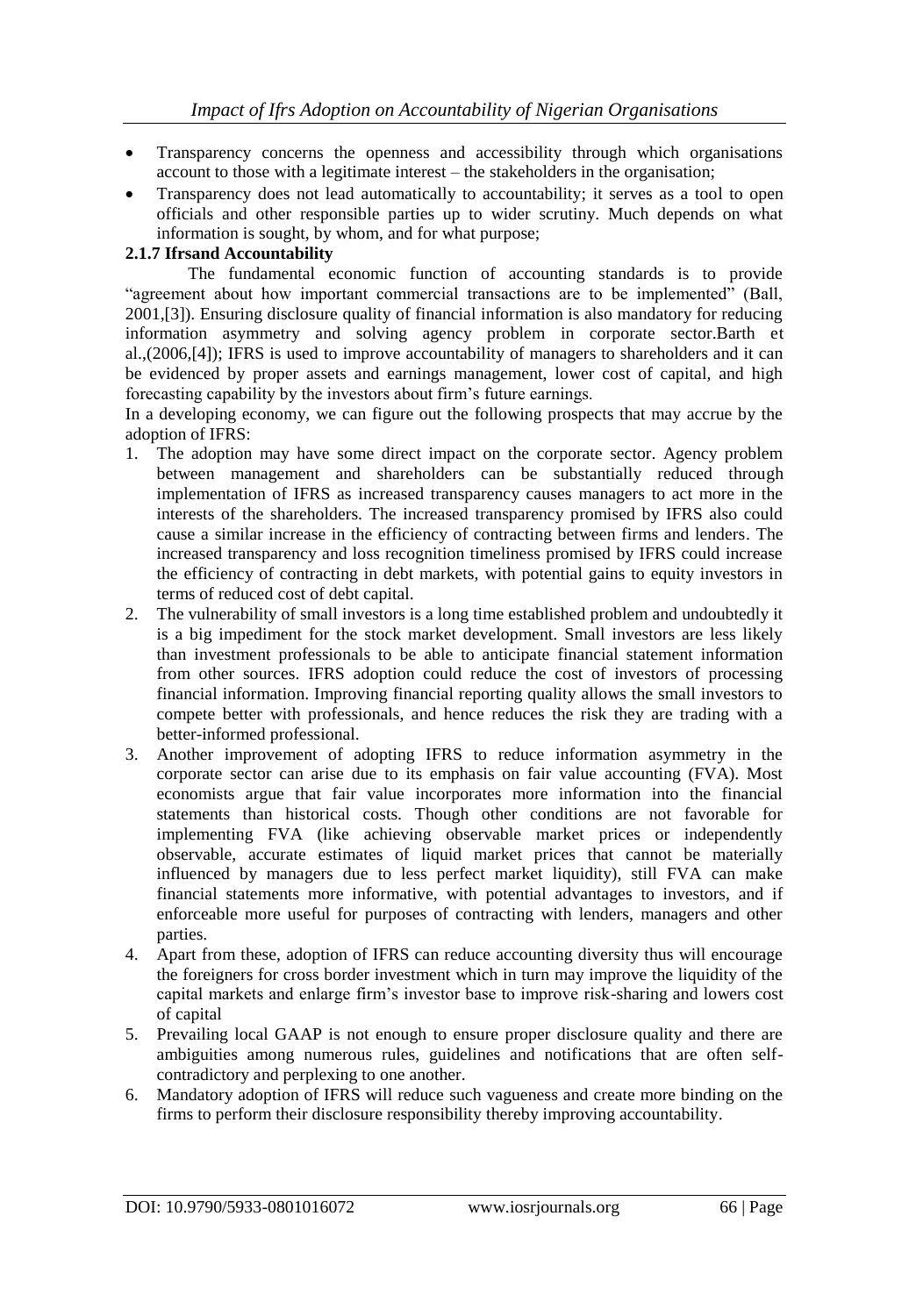## **2.2 Theoretical Review**

## **The economic theory of networks:**

Katz and Shapiro (1985,[13]) state that "there are many products for which the utility that user derives from consumption of the good increases with the number of other agents consuming the good". They argued that the key idea in network theory is that a network dependent product"s benefits depend upon the number of the other users who are in the same network. They draw a distinction between direct value of the product and network-related value. The authors pointed out that the direct value is generated through a direct physical effect of the number of purchasers on the quality of the product. Regarding the network related value, Katz and Shapiro (1985,[13]) considered that a product can be adopted or used even if its direct value is inferior to that of a substitute product. The economic literature sometimes calls the direct value autarky value, while the network-related value is referred to as synchronization value. It is noteworthy that a single set of high quality accounting standards would provide considerable support for international investors to evaluate the performance of companies across national boundaries .That is, IFRS standards are likely to lower transaction costs for foreign users of financial statements (Ramanna and Sletten, 2010,[19]). From the perspective of economic theory of networks, the benefits that a given country derives from IFRS adoption can be explained by the magnitude of its economic relations with other partner-countries that have already adopted IFRS. In this sense, IFRS standards are considered a network-dependent product

## **Accountability Theory**.

According to Nnaemeka and Rotimi (2012,[16]) Accountability is a concept in ethics with several meanings. Regarding corporate governance it means the ethical responsibility to provide an account or reckoning of the actions for which one is held responsible. The contribution of corporate accountability theory is that it helps define the nature of the relationship between corporate managers and the rest of society. It also sets out the arguments as to why companies should report on their environmental, social, and economic performance, not just financial performance. The early `90s have brought in corporate reporting a new trend of sustainability reporting. The new concept has been adopted especially by the multinational companies. These companies had reorganized their disclosure policy and nearby financial information they started to disclose information regarding their economic, environment and social performance.

#### **Pure – Impression – Management Model Theory**

Popa et, al. (2009,[18])PIMM theory of accounting propounded by Keppler in 1995, the theory states that accountability serves as a linkage construct by continually reminding people of the need to:

- 1. Act in accordance with the prevailing form and content of financialreporting.
- 2. Advance compelling, justification/excuses for conduct that deviate from the form and content of financial reporting.

In the real sense, financial reporting cannot be accepted by general public orwould – be investors if certain guidelines/standards that are generally expected are notfollowed and observed. This theory on the other hand, recognizes that uniformity andobservance of relevant standards are meant for the smooth functioning of the publiccompanies.

#### **Appling the PIMM theory**

This theory is relevant to this study in that it focuses on behaviouralaspect of accounting. Accountability is the missing link in the seemingly perpetual level of analysis controversy, the connection between individual decision makers and thecollectives within which they live and work.

The concept accountability serves as a linkage construct by continually remindingpeople of the need to:

- a. Act in accordance with the prevailing norms.
- b. Advance compelling justifications or excuses for conducts that deviates fromthose norms.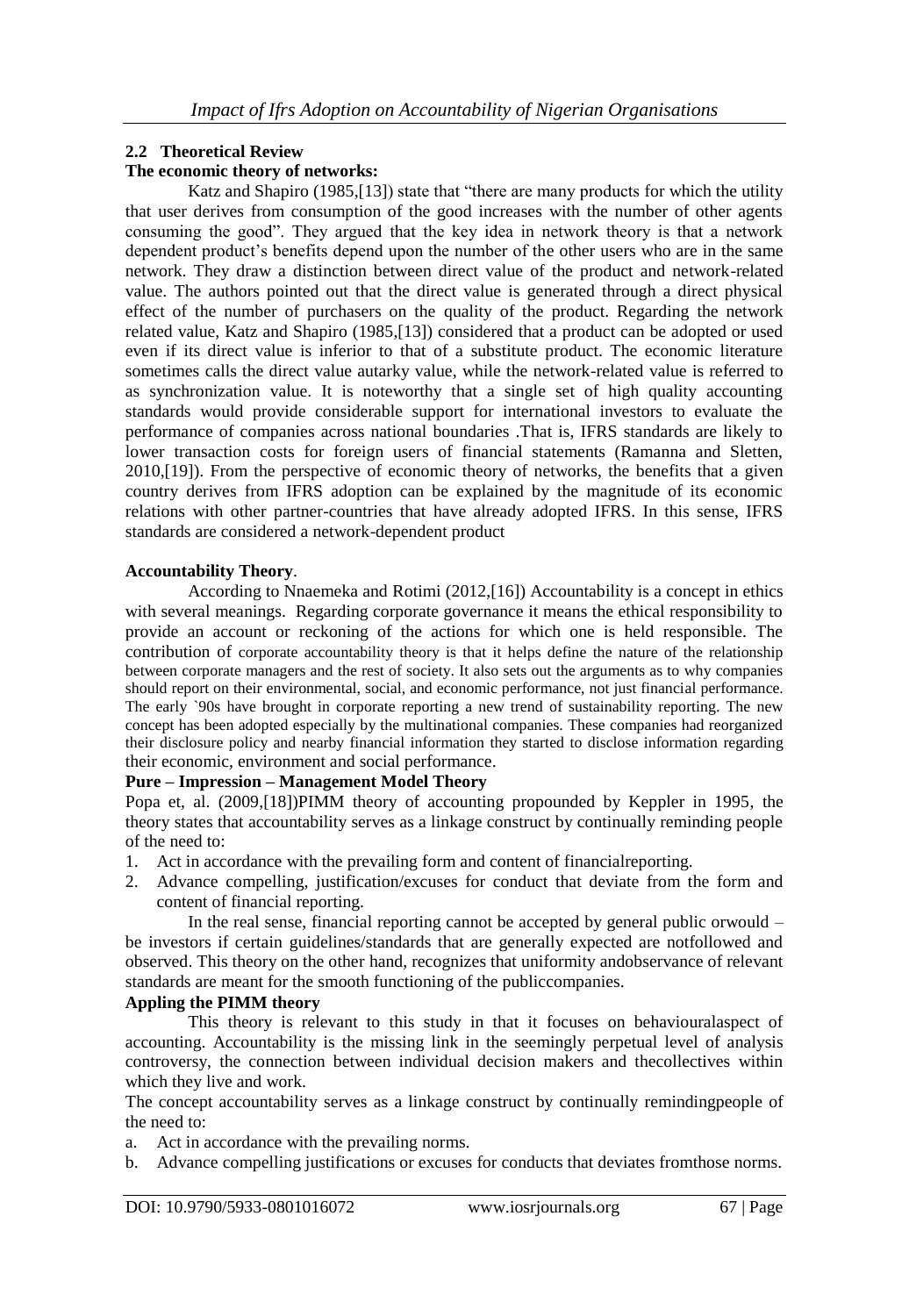The PIMM recognizes that a large measure of trust and self-accountability isnecessary for the smooth functioning of institutions. Therefore, if PIMM ofaccountability is properly utilized by the management of companies or institutions inNigeria, it will fetch a good result on public accountability (Popa et, al., 2009,[18]).

# **III. Research Methods**

The purpose of this study is to evaluate the impact of IFRS on accountability of Nigerian organizations and its impact on the quality of information. To users of financial statements, one of the ways by which IFRS impacts financial reporting is by ensuring comparability of financial reports amongst companies either within the same industry, countries or countries. Nigerian listed companies were the focus of this paper because of its role in the economy. Twenty listed companies were randomly selected to make generalization on the findings.Comparability is the major impact IFRS has brought to financial reporting. This study tends to measure the quantitative impact on financial statement comparing the NGAAP and IFRS financial statement (2011 NGAAP and 2015 IFRS). The major key content of financial statement is, earning per share, number of disclosure and profit for the year. Data was collected from the audited financial statements of twenty listed companies in

Nigeria directly from their websites. A Pearson correlation coefficient was used to analyze the relationship between the IFRS and NGAAP.

|  | <b>IV. Discussion Of Results And Analysis</b> |  |  |  |  |
|--|-----------------------------------------------|--|--|--|--|
|--|-----------------------------------------------|--|--|--|--|

**Table 1:**Descriptive statistics for accountability and quality of disclosure for pre IFRS

| presentation                  |                        |          |    |  |  |  |  |  |  |
|-------------------------------|------------------------|----------|----|--|--|--|--|--|--|
| <b>Descriptive Statistics</b> |                        |          |    |  |  |  |  |  |  |
|                               | Std. Deviation<br>Mean |          |    |  |  |  |  |  |  |
| Share capital                 | 7.36087                | 2.109998 | 20 |  |  |  |  |  |  |
| <b>EPS</b>                    | 13.6065                | 26.93512 | 20 |  |  |  |  |  |  |
| No. of Disclosure             | 11.1205                | 13.92623 | 20 |  |  |  |  |  |  |
| Profit for the year           | 2.15737                | 5.633537 |    |  |  |  |  |  |  |

*SPSS Output, 2014*

| Table 2: Pearson correlation (r) coefficient of accountability and quality of disclosure for pre |
|--------------------------------------------------------------------------------------------------|
| <b>IFRS</b> presentation                                                                         |

|                     |                            | Share   | <b>EPS</b> | No.        | Profit<br>for |
|---------------------|----------------------------|---------|------------|------------|---------------|
|                     |                            | Capital |            | Disclosure | the year      |
| Share capital       | <b>Pearson Correlation</b> |         | $-.140$    | .006       | .060          |
|                     | $Sig. (2-tailed)$          |         | .556       | .979       | .802          |
|                     | N                          | 20      | 20         | 20         | 20            |
| <b>EPS</b>          | Pearson Correlation        | $-.140$ |            | $-.254$    | $-.147$       |
|                     | $Sig. (2-tailed)$          | .556    |            | .281       | .537          |
|                     | N                          | 20      | 20         | 20         | 20            |
| No. Disclosure      | Pearson Correlation        | .006    | $-.254$    |            | $-.287$       |
|                     | $Sig. (2-tailed)$          | .979    | .281       |            | .220          |
|                     | N                          | 20      | 20         | 20         | 20            |
| Profit for the year | Pearson Correlation        | .060    | $-.147$    | $-.287$    |               |
|                     | $Sig. (2-tailed)$          | .802    | .537       | .220       |               |
|                     | N                          | 20      | 20         | 20         | 20            |

**Source:** Sample Company"s 2011 annual reports, *SPSS Output, 2014*

**\*\* Correlation is significant at the 0.05 level (2-tailed)**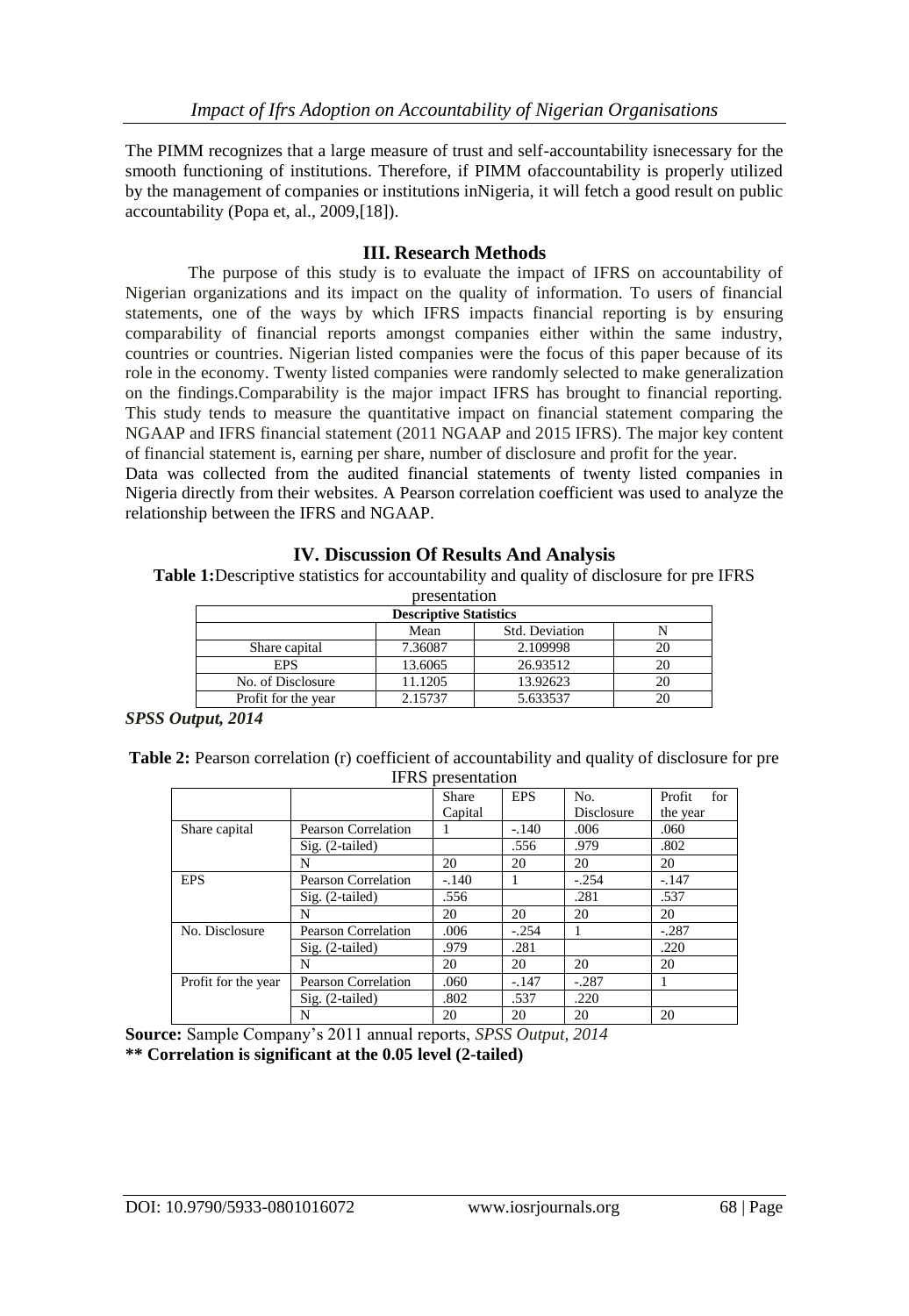| presentation           |         |          |    |  |  |  |  |  |
|------------------------|---------|----------|----|--|--|--|--|--|
| Std. Deviation<br>Mean |         |          |    |  |  |  |  |  |
| Share capital          | 7.5491  | 2.105278 | 20 |  |  |  |  |  |
| <b>EPS</b>             | 12.2500 | 42.50819 |    |  |  |  |  |  |
| No. of Disclosure      | 24.6000 | 14.14362 |    |  |  |  |  |  |
| Profit for the year    | 1.4138  | 7.069026 |    |  |  |  |  |  |

**Table 3:** Descriptive statistics for accountability and quality of disclosure for pre IFRS

#### *SPSS Output, 2014*

| <b>Table 4:</b> Pearson correlation (r) coefficient of accountability and quality of disclosure for |
|-----------------------------------------------------------------------------------------------------|
| post IFRS presentation                                                                              |

|                                                                                                                               |                     | Share capital  | <b>EPS</b> | of<br>No.  | for<br>Profit        |  |  |  |
|-------------------------------------------------------------------------------------------------------------------------------|---------------------|----------------|------------|------------|----------------------|--|--|--|
|                                                                                                                               |                     |                |            | Disclosure | the year             |  |  |  |
| Share capital                                                                                                                 | Pearson Correlation |                | $-.046$    | $-.177$    | $-.509$ <sup>*</sup> |  |  |  |
|                                                                                                                               | $Sig. (2-tailed)$   |                | .846       | .457       | .022                 |  |  |  |
|                                                                                                                               | N                   | 20<br>20<br>20 |            | 20         |                      |  |  |  |
| <b>EPS</b>                                                                                                                    | Pearson Correlation | $-.046$        |            | .267       | .060                 |  |  |  |
|                                                                                                                               | $Sig. (2-tailed)$   | .846           |            | .254       | .803                 |  |  |  |
|                                                                                                                               | N                   | 20             | 20         | 20         | 20                   |  |  |  |
| No. of Disclosure                                                                                                             | Pearson Correlation | $-.177$        | .267       |            | .438                 |  |  |  |
|                                                                                                                               | $Sig. (2-tailed)$   | .457           | .254       |            | .054                 |  |  |  |
|                                                                                                                               | N                   | 20             | 20         | 20         | 20                   |  |  |  |
| Profit for the year                                                                                                           | Pearson Correlation | $-.509*$       | .060       | .438       |                      |  |  |  |
|                                                                                                                               | $Sig. (2-tailed)$   | .022           | .803       | .054       |                      |  |  |  |
|                                                                                                                               | N                   | 20             | 20         | 20         | 20                   |  |  |  |
| Source: Sample Company's 2015 annual reports, SPSS Output, 2014<br>** Correlation is significant at the 0.05 level (2-tailed) |                     |                |            |            |                      |  |  |  |

#### **4.1 Test of Hypotheses**

#### **Table 5 :**Paired Samples for EPS OF pre and post IFRS

|                    | Paired Differences |                                         |        |                   |              |      | df | $Sig. (2-$ |
|--------------------|--------------------|-----------------------------------------|--------|-------------------|--------------|------|----|------------|
|                    | Mean               | 95% Confidence Interval<br>Std.<br>Std. |        |                   |              |      |    | tailed)    |
|                    |                    | Deviation                               | Error  | of the Difference |              |      |    |            |
|                    |                    |                                         | Mean   | Lower             | <b>Upper</b> |      |    |            |
| Post IFRS1 $-$ Pre | 6.1978             | 52.886949                               | 11.825 | $-18.554004$      | 30.94970     | .524 | 19 | .606       |
| <b>IFRS</b>        | 50                 |                                         | 881    |                   |              |      |    |            |

**Source:** Sample Company"s 2015 annual reports, *SPSS Output, 2014*

#### **\*\* Correlation is significant at the 0.05 level (2-tailed)**

**Table 6 :**Paired Samples for number of disclosure OF pre and post IFRS

|            | Paired Differences |                   |                                                               |          |         |     | df | Sig.           |
|------------|--------------------|-------------------|---------------------------------------------------------------|----------|---------|-----|----|----------------|
|            | Mean               | Std.<br>Deviation | Std.<br>95% Confidence Interval of the<br>Difference<br>Error |          |         |     |    | (2-<br>tailed) |
|            |                    |                   | Mean                                                          | Lower    | Upper   |     |    |                |
| Post IFRS1 | 13.500             | 16.947287         | 3.78952                                                       | 5.568426 | 21.4315 | 3.5 | 19 | .002           |
| Pre IFRS   | 000                |                   |                                                               |          | 74      | 62  |    |                |

**Source:** Sample Company"s 2015 annual reports, *SPSS Output, 2014*

**\*\* Correlation is significant at the 0.05 level (2-tailed)**

#### **Hypotheses 1**

**Ho1**: There is no significant relation between IFRS adoption and accountability of organisations in Nigeria.

This hypothesis (Ho1) was tested using the paired sample correlation test of the post and pre IFRS EPS and disclosure level.

The mean of 6.2, standard deviation of 52.887 and standard error mean of 11.2 in**Table 5,**  suggest thatadoption of IFRS has no impact on the EPS of the company. This argument is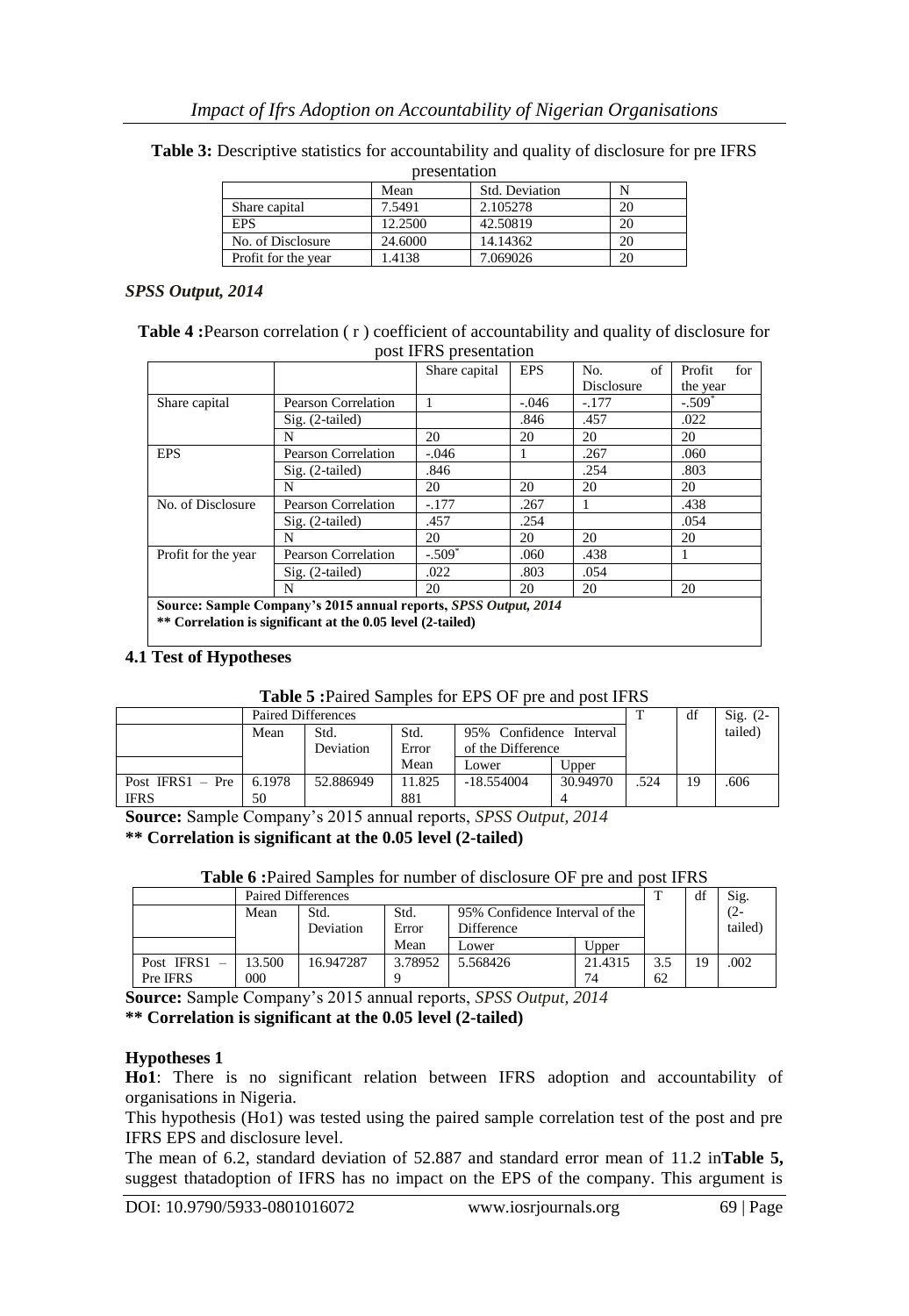strengthened by the significance of 0.606 which is more than the 0.05 significance level. For paired sample of number of disclosure, the mean of 13.5, standard deviation of 16.947 and standard error mean of 3.7895 in **Table 6,** indicates that the adoption of IFRS has a significant impact on the quality of disclosure. This is also strengthened by the significant level of 0.02 which is below the 0.05 level of significance. Also in table 4 and table 2, it can be seen that the Pearson correlation decrease from  $0.06$  to  $-0.177$  depicting a reverse relationship of disclosure level on share capital as a result of adoption of IFRS. From the test, Ho1 will be rejected and HI

Will be accepted showing that there is a relationship between accountability of organizations and adoption of IFRS.

# **Hypotheses 2**

This hypothesis (Ho2): There is no significant relation between IFRS and the quality of information was tested comparing the Pearson correlation of post and pre IFRS information.

Table 2 and 4 indicates the relationship between the variables used for pre and post IFRS analysis. It shows that number of disclosure is negatively related to profit for the year under pre IFRS and positively related under post IFRS at -0.287 and 0.438 respectively

It simply implies that disclosure and profit for the year has a higher positive relationship under post IFRS.

The aggregate result from the post IFRS Pearson correlation analyses reveal that P value overall in the result indicates that post IFRS financial information has a correlation. However, the elements that made up financial information are not independent of other indicators in post IFRS adoption thereby giving a low cumulative relationship to share value.

Therefore the null hypothesis is rejected and it is concluded that IFRS is highly associated with information quality because of its statistical significance between the variables considered.

This finding conforms to the work of Abata (2015,[1]) thattheadoption of IFRS has significant impact on quality of information of Nigeria listed companies.

# **V. Conclusion And Recommendations**

#### **5.1 Conclusion**

In this study, attempts were made to examine impact of IFRS adoption on the accountability and quality of financial statements comparability as evident from

Nigerian listed companies. Two hypotheses were developed and tested through Pearson correlation coefficient and paired sample statistics. Based on the overall result of the analysis, it could therefore be concluded that adoption IFRS enhances accountability of financial statements and improves financial information quality.

#### . **5.2 Recommendations**

Having carried out analysis on the study, and find out that the adoption of IFRS has a significant impact on the accountability and quality of financial information, it is therefore recommended that:

- 1. Organisations should ensure that corporate governance is strongly implemented since it ensures the quality of earnings. IFRS should be adopted not just in form but in substance
- 2. Organisations should provide all necessary resources needed to understand the impact of IFRS on their organisation and train staff on IFRS and changes in accounting framework
- 3. Management and professional bodies should work together to tighten compliance in the Nigerian DMBs in order to enhance the impact of IFRS. Enforcement is better than the standard setting itself as rigid regulation and enforcement could bring out the benefit of IFRS.
- 4. Government should empower the financial reporting council of Nigeria (FRCN) to monitor and enforce standards and training to smoothen the introduction of International Financial Reporting Standards (IFRS). This process will enhance credible and qualitative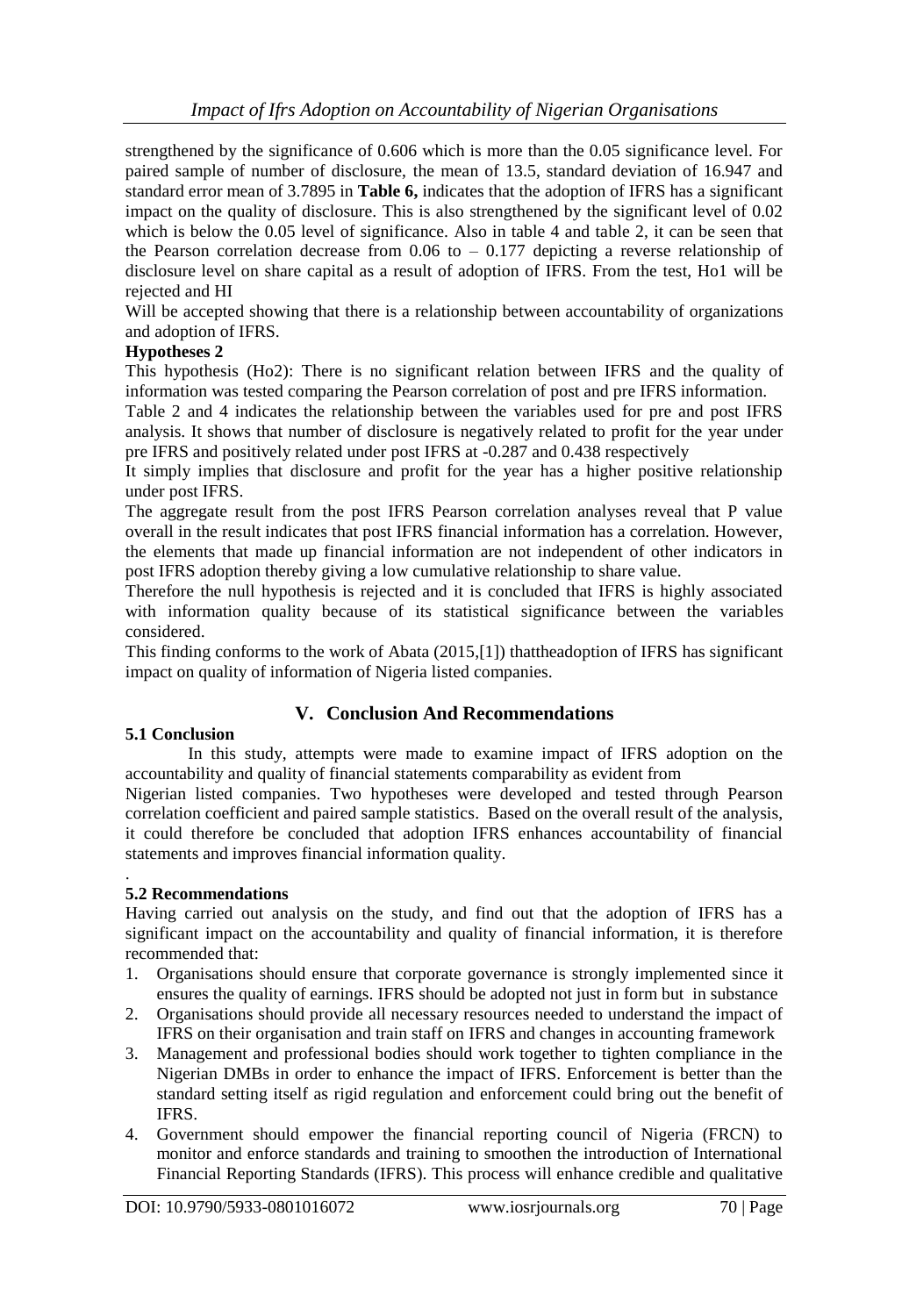financial statements, engendering growth and development of capital market, which will stir up the need to embrace and practice IFRS in Nigeria.

5. The Financial Reporting Council in conjunction with various professional bodies should place more premium on continuing professional education and training. As much as possible, the professional accountancy bodies should align their continuing professional education requirements with IFAC guidelines.

#### **References**

- [1]. Abata. A.M. (2015) *the impact of international financial reporting standards (IFRS) adoption on financial reporting practice in the Nigerian banking sector*, *journal of policy and development studies vol. 9, no. 2,*169-184 Retrieve fro[m http://www.arabianjbmr.com/pdfs/JPDS\\_VOL\\_9\\_2/15.pdf on 18 Dec 2016](http://www.arabianjbmr.com/pdfs/JPDS_VOL_9_2/15.pdf%20%20%20on%2018%20Dec%202016)
- [2]. Atu,O.O., Atu, O.G. &Atu, O.V. (2014). *A Comparative Study of Accounting Standards in Nigeria, United Kingdom and United States of America*. *Journal of Economics and Finance,Vol3(2),1-7*
- [3]. Ball, R. (2001). *Infrastructure requirements for an economically efficient system of public financial reporting and disclosure.* Brookings-Wharton Papers on Financial Services, 127-169
- [4]. Barth, M., Landsman, W., & Lang, M. (2006). *International accounting standards and accounting quality.* Working Paper, Stanford University and University of North Carolina at Chapel Hill.Retrieve fro[mhttp://public.kenan-flagler.unc.edu/faculty/langm/bllw\\_0302.pdf](http://public.kenan-flagler.unc.edu/faculty/langm/bllw_0302.pdf) on 18 Dec 2016
- [5]. Brown , DL and Moore MH (2001), "*Accountability, Strategy, and International Non-Governmental Organisations', in Non-profit and Voluntary Sector Quarterly, March*, Hauser Centre Working Paper Series,Retrieve fro[mhttp://www.institut](http://www.institut-gouvernance.org/docs/accountability.strategy.and.international.ngos.pdf)[gouvernance.org/docs/accountability.strategy.and.international.ngos.pdf](http://www.institut-gouvernance.org/docs/accountability.strategy.and.international.ngos.pdf) on 18 Dec 2016
- [6]. Cardozzo, M. (2008). The Impact of IAS/IFRS on Accounting Practices: Evidence from Italian Listed Companies. Retrieved from http://www.hec.unil.ch/urccf/seminar/Michela%20Cordazzo%20-%20Dec07.pdf on 18 Dec, 2016
- [7]. Cronin D. and Regan J.O (2002): *Accountability in Development Aid: Meeting Responsibilities, Measuring Performance* A Research Report for Cómhlamh, Retrieved from [http://www.dochas.ie/Shared/Files/4/Comhlamh\\_Research.pdfo](http://www.dochas.ie/Shared/Files/4/Comhlamh_Research.pdf)n 18 Dec, 2016
- [8]. El-Gazzar, S. M., Finn, P. M., & Jacob, R. (1999). *An empirical investigation of multinational firms' compliance with international accounting standards*. International Journal of Accounting, 34(2),
- [9]. Fowokan, T. (2011), IFRS adoption in Nigeria- Tax Implications. CITN seminar paper on IFRS adoption in Nigeria.
- [10]. Herbert W.E, Ene E.E and Tsegba I. N. (2014*) Globalization of Financial Reporting: Obstacles to International Financial Reporting Standards (IFRS) Adoption in Nigeria* . Asian Journal of Business and Management Sciences Vol. 3 No. 12
- [11]. IASB (2010). *The Conceptual Framework for Financial Reporting, London*.
- [12]. Jacob, R. A. and Madu, C. N. (2009). *International Financial Reporting Standards: an indicator of high quality.* International Journal of Quality & Reliability Management, 26,
- [13]. Katz, M. L., Shapiro, C., 1985. *Network externalities, competition and comparability*. The American Economic Review , 75 (3), Retrieved fromidv.sinica.edu.tw/kongpin/teaching/io/**KatzShapiro**1.pdf on 20 Dec, 2016
- [14]. Kenneth E. O. (2012). *Adoption of IFRS and financial statements effects: The Perceived Implications on FDI and Nigeria Economy*. Australian Journal of Business and Management Research Vol.2 No.05. Retrieved fromajbmr.com/articlepdf/aus-25-14i5n2a10.pdf on 18 Dec, 2016.
- [15]. Masud, B. (2013). *Effects of IFRS adoption on the financial reports of Nigerian listed entities: The case of oil and gas companies*. *A Multidisciplinary Journal of Global Macro Trends: The Macrotheme Review, 2*(7). Retrieved from**macrotheme**.com/yahoo\_site\_admin/assets/docs/2BalaMR27.32040348.pdf on 18 Dec, 2016.
- [16]. Nneka S. E. and Rotimi O. (2012) Adoption of International Financial Reporting Standards (IFRS) to enhance financial reporting in Nigeria universities .Arabian Journal of Business and Management Review (OMAN Chapter) Vol. 2, No.3; Retrieved fromwww.mcser.org/**journal**[/index.php/mjss/article/viewFile/487/517o](http://www.mcser.org/journal/index.php/mjss/article/viewFile/487/517)n 18 Dec, 2016.
- [17]. Olugbenga J, Oluwafemi S. M., and Akanfe K. (2016) *Mandatory IFRS introduction and financial statements comparability: evidence from Nigerian listed companies. International journal of research science & management. Impact Factor (PIF)* Retrieved fro[mwww.ijrsm.com/issues%20pdf%20file/Archive-](http://www.ijrsm.com/issues%20pdf%20file/Archive-2016/March-2016/3.pd)**2016**[/March-](http://www.ijrsm.com/issues%20pdf%20file/Archive-2016/March-2016/3.pd)**2016**/3.pdf on 18 Dec, 2016.
- [18]. Popa A., Blidisel R., and Bogdan V. (2009*) Transparency and disclosure between theory and practice. A case study of Romania .* Conference Proceedings compilation . Budapest Tech KeletiKároly Faculty of Economics. Retrieved fromciteseerx.ist.psu.edu/viewdoc/download?doi=10.1.1.473.9077&rep=rep1..on 18 Dec, 2016.
- [19]. Ramanna, K., Sletten, E., (2010). *Network effects in countries' adoption of IFRS*. Working paper, Harvard Business School .Retrieved fromwww.**hbs**[.edu/faculty/.../10-092\\_7c19b207-b2c3-435d-a4cf](http://www.hbs.edu/faculty/.../10-092_7c19b207-b2c3-435d-a4cf-bdcf7bfda3c2.pd)[bdcf7bfda3c2.pdf](http://www.hbs.edu/faculty/.../10-092_7c19b207-b2c3-435d-a4cf-bdcf7bfda3c2.pd)on 18 Dec, 2016